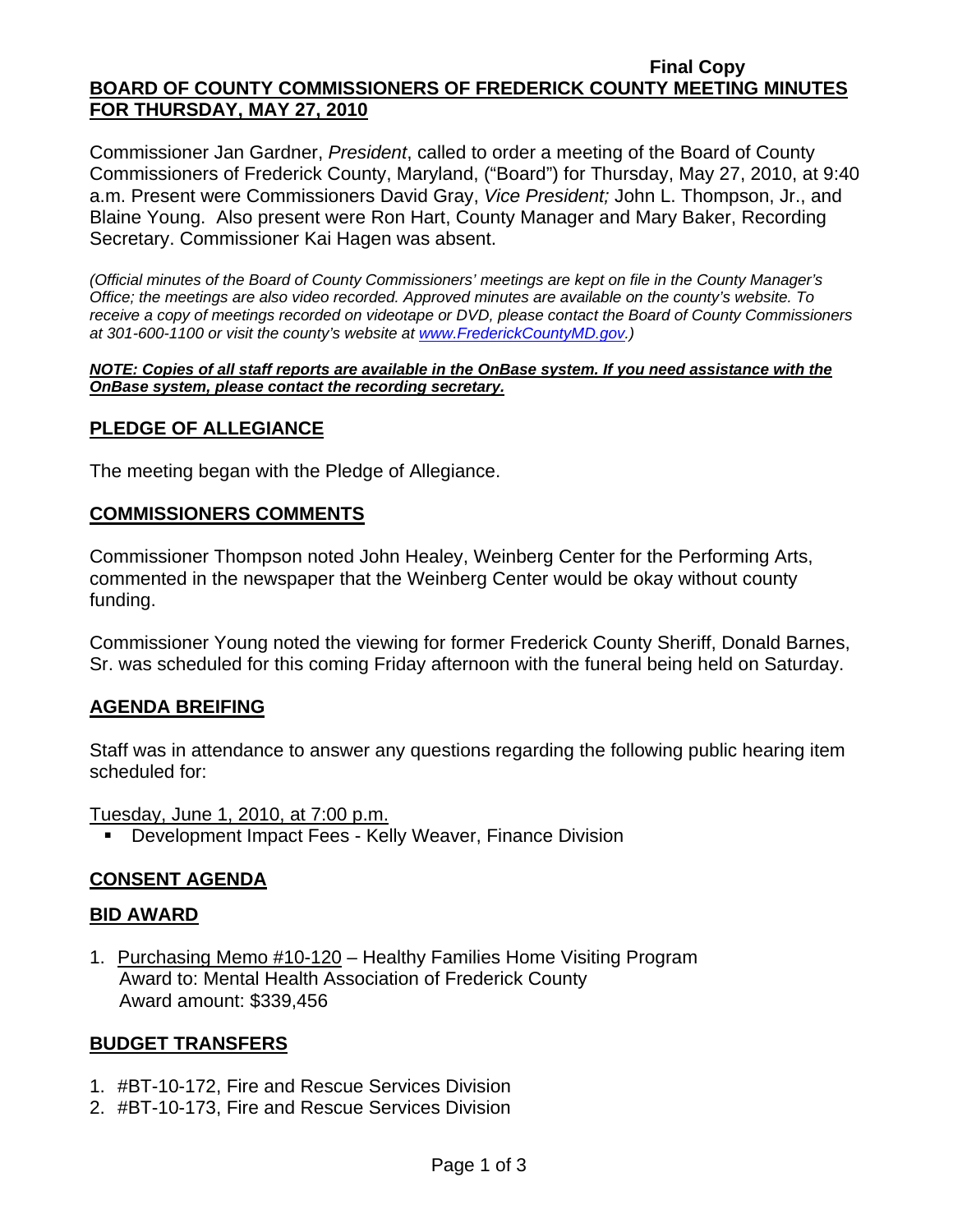#### **Final Copy BOARD OF COUNTY COMMISSIONERS OF FREDERICK COUNTY MEETING MINUTES FOR THURSDAY, MAY 27, 2010**

## **CHANGE ORDERS**

- 1. Reichs Ford Road, Contract No. C28375, Change Order No. 17 Chuck Nipe and Tom Meunier, Public Works Division
- 2. Calgon-Carbon Corporation, RFP 07-CP-79, Ballenger/McKinney ENR WWTP Expansion Change Order No. 1 - Kevin Demosky, Utilities and Solid Waste Management Division

## **GRANTS**

- 1. FY 2010 Assistance to Fire Fighters Grant Application Thomas Owens, Fire and Rescue Services Division
- 2. State Criminal Alien Assistance Program (SCAAP) Lieutenant Keith Welty, Sheriff's **Office**
- 3. Infants and Toddlers Grant Application Dr. Monica Grant, Health Services Division

Commissioner Gray moved approval of the consent agenda as presented noting Purchasing Memo #10-120 was contingent on FY 2011 funding. Commissioner Young seconded the motion that passed 4-0 with Commissioner Hagen absent.

### **ADMINISTRATIVE BUSINESS**

## **Approval of Board of County Commissioners' Meeting Minutes**

The following minutes were unanimously approved by the Board:

- ♦ Tuesday, April 6, 2010
- ♦ Tuesday, April 6, 2010 Afternoon
- ♦ Tuesday, April 6, 2010 Evening
- ♦ Thursday, April 8, 2010
- ♦ Tuesday, April 13, 2010
- ♦ Tuesday, April 13, 2010 Evening
- ♦ Thursday, April 15, 2010
- ♦ Tuesday, April 20, 2010
- ♦ Tuesday, April 20, 2010 Evening
- ♦ Thursday, April 22, 2010
- ♦ Thursday, April 22, 2010 Afternoon